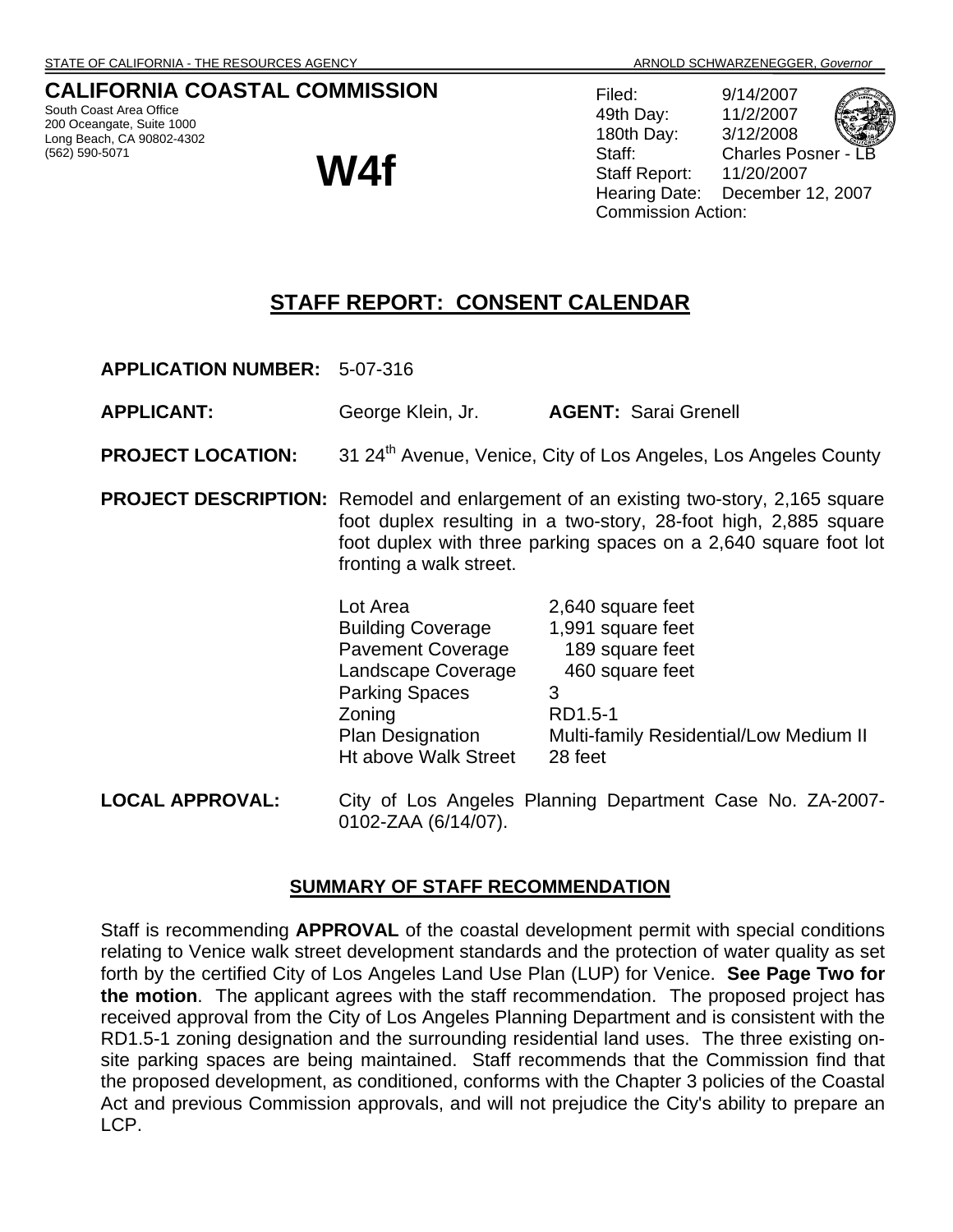#### 5-07-316 Page 2

## **SUBSTANTIVE FILE DOCUMENTS:**

- 1. Certified Land Use Plan for Venice, City of Los Angeles, 6/14/01.
- 2. Venice Specific Plan, City of Los Angeles Ordinance No. 175,693.
- 3. Coastal Development Permit 5-06-070 (Certain: 10 26<sup>th</sup> Avenue).
- 4. Coastal Development Permit 5-06-371 (Nichols: 33 25<sup>th</sup> Avenue).
- 5. Coastal Development Permit 5-07-251 (Cook & Aroth: 21 27<sup>th</sup> Avenue).
- 6. Coastal Development Permit Application 5-07-310 (Cantor: 24 Clubhouse Avenue).
- 7. Coastal Development Permit Application 5-07-330 (Breeze S.C. LLC: 125 Vista Place).

## **STAFF RECOMMENDATION:**

The staff recommends that the Commission adopt the following resolution to **APPROVE** the coastal development permit application with special conditions:

### **MOTION:** *"I move that the Commission approve the coastal development permit applications included on the consent calendar in accordance with the staff recommendations."*

Staff recommends a **YES** vote. Passage of this motion will result in approval of all the permits included on the consent calendar. An affirmative vote by a majority of the Commissioners present is needed to pass the motion.

## **I. Resolution: Approval with Conditions**

The Commission hereby **APPROVES** a coastal development permit for the proposed development and adopts the findings set forth below on grounds that the development as conditioned will be in conformity with the policies of Chapter 3 of the Coastal Act and will not prejudice the ability of the local government having jurisdiction over the area to prepare a Local Coastal Program conforming to the provisions of Chapter 3 of the Coastal Act. Approval of the permit complies with the California Environmental Quality Act because either 1) feasible mitigation measures and/or alternatives have been incorporated to substantially lessen any significant adverse effects of the development on the environment, or 2) there are no further feasible mitigation measures or alternatives that would substantially lessen any significant adverse impacts of the development on the environment.

## **II. Standard Conditions**

- 1. Notice of Receipt and Acknowledgment. The permit is not valid and development shall not commence until a copy of the permit, signed by the permittee or authorized agent, acknowledging receipt of the permit and acceptance of the terms and conditions, is returned to the Commission office.
- 2. Expiration. If development has not commenced, the permit will expire two years from the date this permit is reported to the Commission. Development shall be pursued in a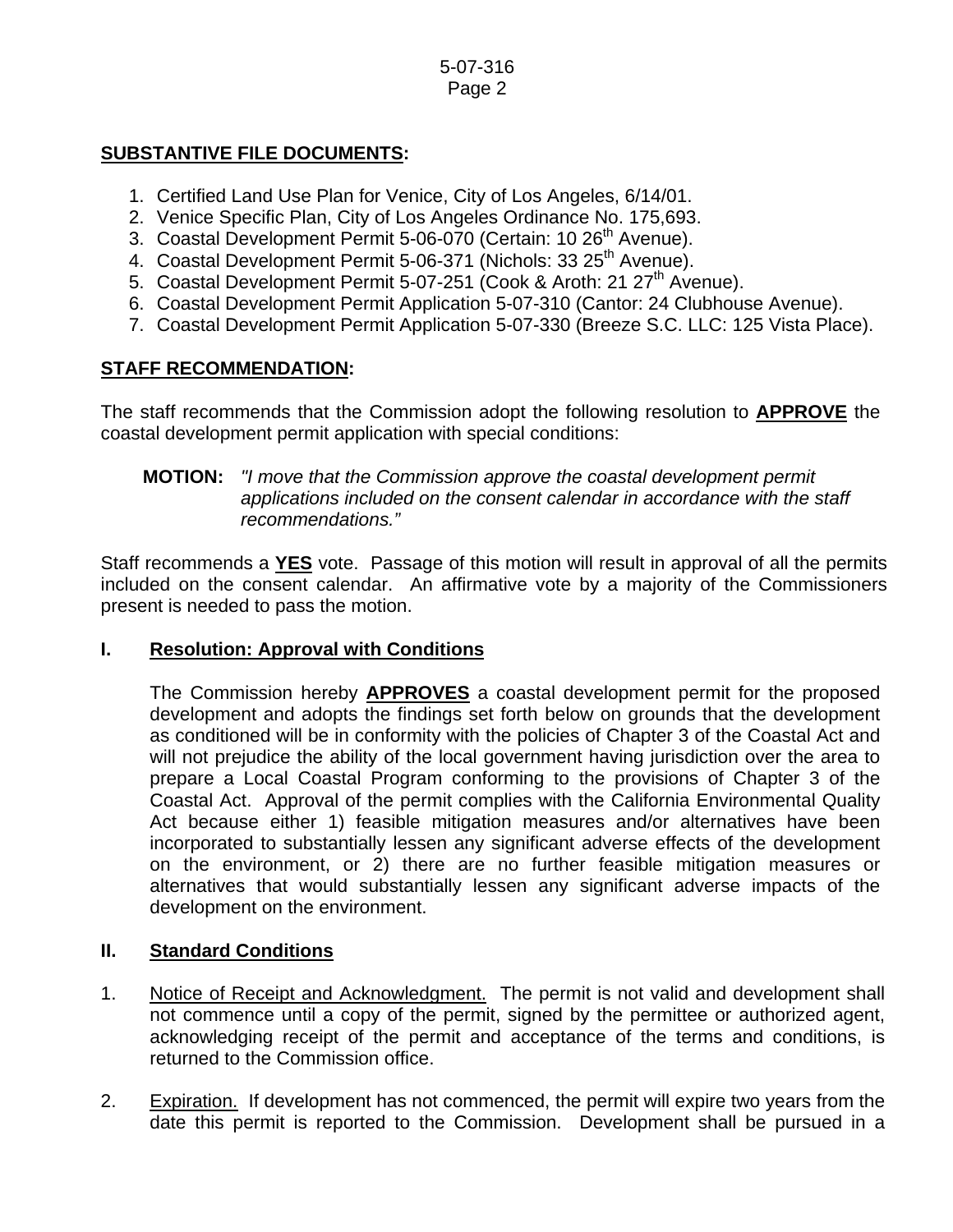diligent manner and completed in a reasonable period of time. Application for extension of the permit must be made prior to the expiration date.

- 3. Interpretation. Any questions of intent or interpretation of any condition will be resolved by the Executive Director or the Commission.
- 4. Assignment. The permit may be assigned to any qualified person, provided assignee files with the Commission an affidavit accepting all terms and conditions of the permit.
- 5. Terms and Conditions Run with the Land. These terms and conditions shall be perpetual, and it is the intention of the Commission and the permittee to bind all future owners and possessors of the subject property to the terms and conditions.

## **III. Special Conditions**

### 1. Compliance with the Venice Walk Street Setback, Design and Parking Standards

 Coastal Development Permit 5-07-316 approves the remodel and enlargement of an existing two-story duplex, resulting in a two-story, 28-foot high, 2,885 square foot duplex. All development must occur in strict compliance with the proposal as set forth in the application, subject to any special conditions. As proposed by the applicant, the approved development shall be constructed in conformance with the following Venice Walk Street Setback and Design Requirements:

- a) Building Setback. In order to maintain an open and visible access corridor and to enhance visual quality, all balconies and other portions of the structure (except for ground level decks and porches that do not exceed thirty inches in height above the elevation of the walk street sidewalk) shall be set back at least five feet from the 24<sup>th</sup> Avenue right-of-way, as shown on Exhibit #4 of the 11/20/07 staff report.
- b) Building Design. In order to enhance visual quality and community character, the side of the building facing the  $24<sup>th</sup>$  Avenue walk street shall be designed and constructed with a varied and articulated façade that provides visual interest to pedestrians with frequent windows and the primary ground floor entrance for the residence facing the walk street, **as shown on Exhibit #6 of the 11/20/07 staff report**.
- c) Landscaping. In order to enhance visual quality and to preserve the water quality, the building setback area required by part (a) above shall be maintained as a permeable yard area (except for a deck, porch or a minimal paved walkway to the building entrance) landscaped with non-invasive plants which shall be low water use plants as identified by California Department of Water Resources (See: [http://www.owue.water.ca.gov/docs/wucols00.pdf\)](http://www.owue.water.ca.gov/docs/wucols00.pdf).
- d)  $24<sup>th</sup>$  Avenue Right-of-Way. In order to enhance visual quality, prevent vehicular access, and to provide a transitional zone between a public walkway in the center of 24<sup>th</sup> Avenue and the private dwelling, the area situated between the 24<sup>th</sup> Avenue walkway and the permittee's property line (i.e., within the  $24<sup>th</sup>$  Avenue right-of-way) shall be maintained as a permeable yard area (except for a minimal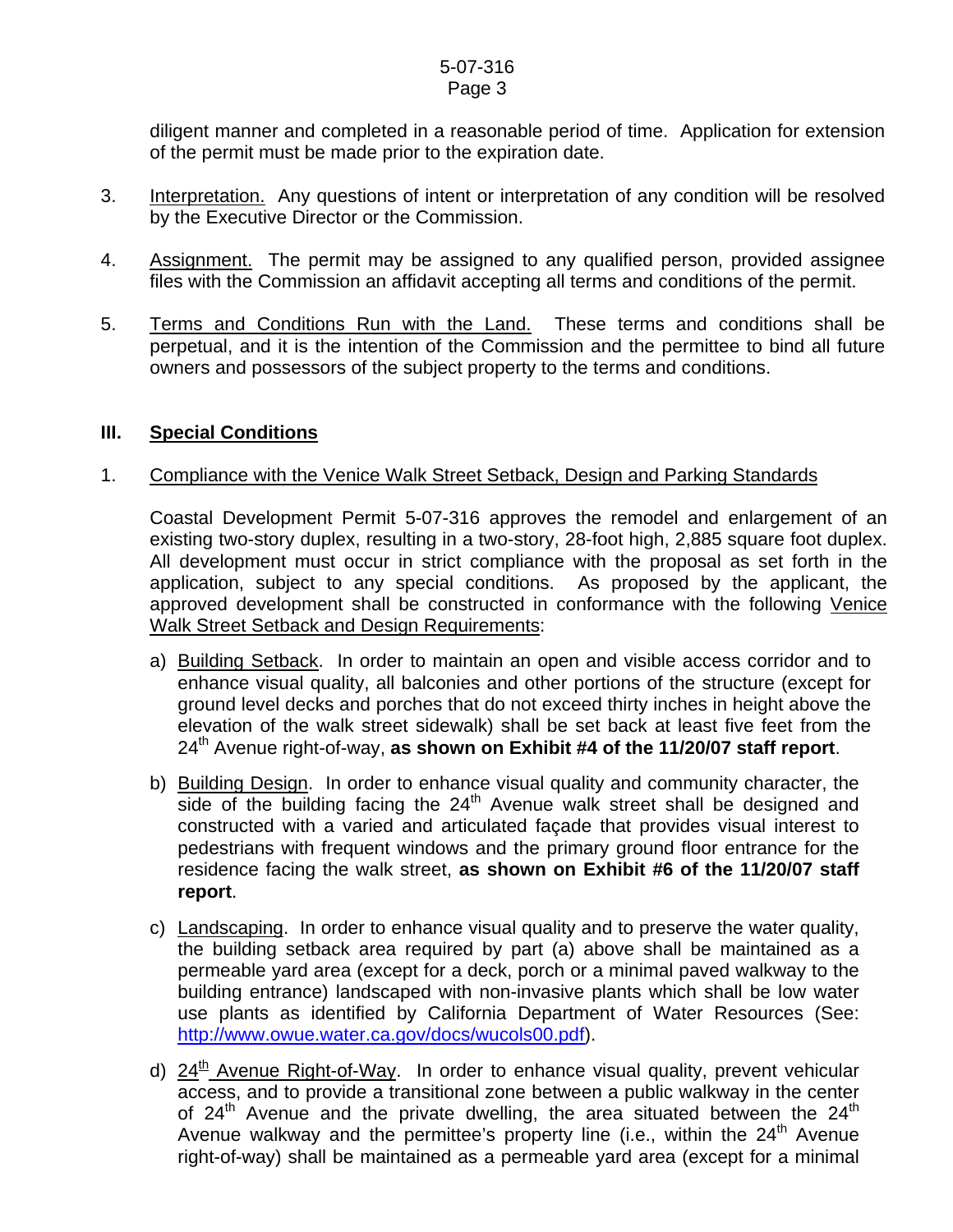#### 5-07-316 Page 4

paved walkway to the building entrance) landscaped with non-invasive and low water use plants and enclosed within a 42-inch high decorative fence or wall (e.g. split rail, picket or rustic). Private parking on the right-of-way is not permitted. The permittee and the proposed development shall not interfere with public pedestrian access to and along a public walkway in center of the  $24<sup>th</sup>$  Avenue right-of-way.

Any proposed change or deviation from the approved plans, including change in the number of residential units, change to parking supply or change in use, shall be submitted to the Executive Director to determine whether an amendment to this permit is necessary pursuant to the requirements of the Coastal Act and the California Code of Regulations. No changes to the approved plans shall occur without a Commission amendment to this coastal development permit unless the Executive Director determines that no amendment is required.

#### 2. Building Height

The maximum height of the structure shall not exceed 28 feet above the centerline of the fronting right-of-way (24<sup>th</sup> Avenue). Chimneys, exhaust ducts, ventilation shafts and other similar devices essential for building function are limited to 33 feet above the centerline of the fronting right-of-way. This permit approves no roof access structure that exceeds a height of 28 feet.

#### 3. On-site Parking

A minimum of three (3) parking spaces shall be provided and maintained on the site (in the garage) to serve the duplex. Vehicular access to the site shall be taken only from the rear alley  $(23^{rd}$  Place). Vehicular access is not permitted on the  $24^{th}$  Avenue right-ofway.

#### 4. Construction Responsibilities and Debris Removal

By acceptance of this permit, the applicant agrees that the permitted development shall be conducted in a manner that protects water quality pursuant to the implementation of the following BMPs:

- a) No construction materials, equipment, debris, or waste will be placed or stored where it may be subject to wind or rain erosion and dispersion.
- b) All grading and excavation areas shall be properly covered and sandbags and/or ditches shall be used to prevent runoff from leaving the site, and measures to control erosion must be implemented at the end of each day's work.
- c) Washout from concrete trucks shall be disposed of at a controlled location not subject to runoff into coastal waters or onto the beach, and more than fifty feet away from a storm drain, open ditch or surface waters.
- d) Any and all demolition/construction material shall be removed from the site (via the alley only) within ten days of completion of demolition/construction and disposed of at an appropriate location. If the disposal site is located within the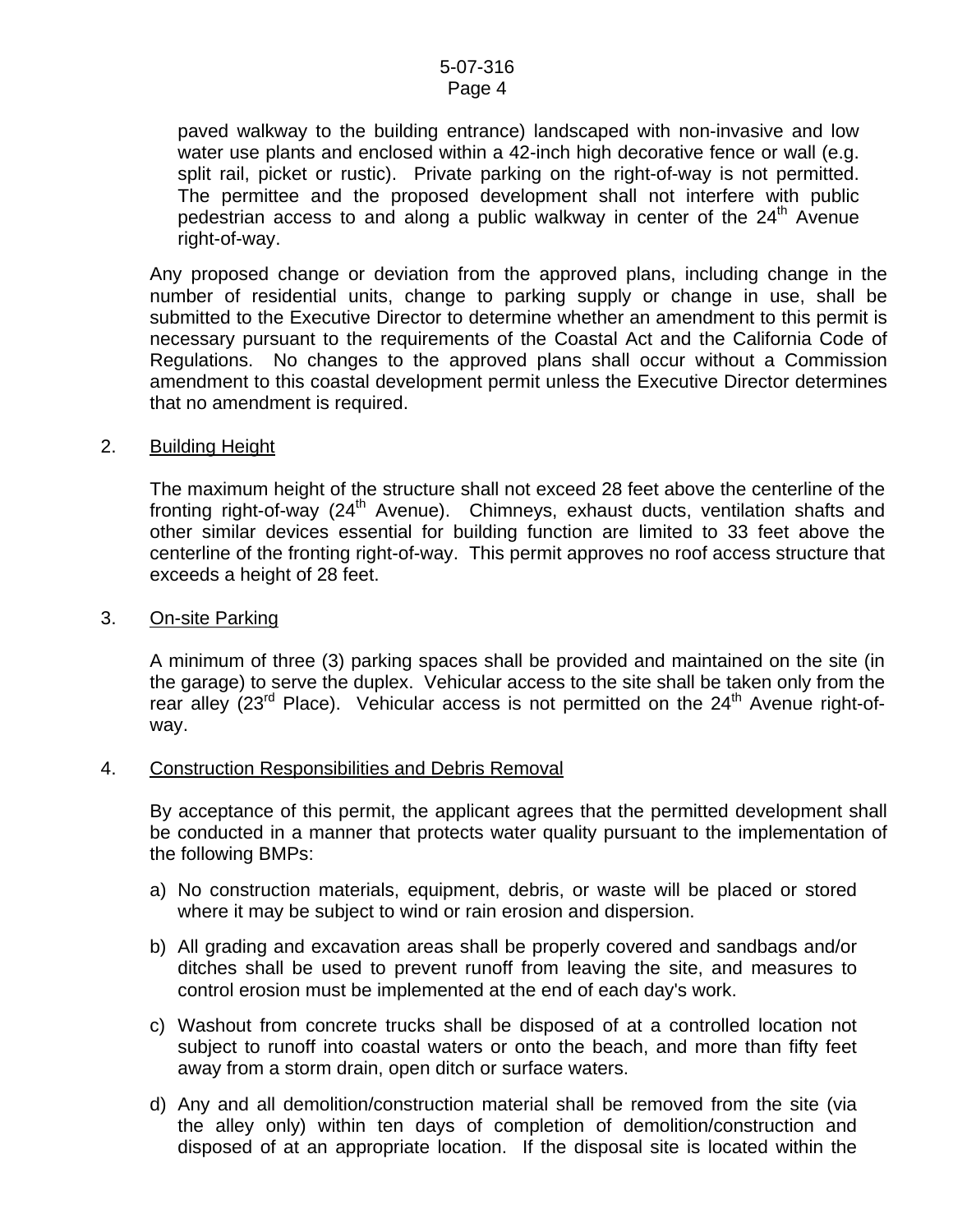#### 5-07-316 Page 5

coastal zone, a coastal development permit or an amendment to this permit shall be required before disposal can take place.

- e) Erosion control/sedimentation Best Management Practices (BMPs) shall be used to control sedimentation impacts to coastal waters during construction. BMPs shall include, but are not limited to: placement of sand bags around drainage inlets to prevent runoff/sediment transport into the sea.
- f) Any spills of construction equipment fluids or other hazardous materials shall be immediately contained on-site and disposed of in an environmentally safe manner as soon as possible.

## **IV. Findings and Declarations**

The Commission hereby finds and declares:

## **A. Project Description**

The applicant proposes to remodel and enlarge an existing two-story duplex on a 2,640 square foot lot fronting a walk street (See Exhibits). The proposed project will result in a two-story, 28 foot high, 2,885 square foot duplex. The project site is situated on the north side of  $24<sup>th</sup>$ Avenue in North Venice, one block inland of the beach (Exhibit #3). The fronting street,  $24<sup>th</sup>$ Avenue, is a 36-foot wide City right-of-way designated as a walk street (i.e., closed to vehicular access) by the certified Venice Land Use Plan (LUP). The immediate neighborhood is comprised of a variety of old and new single-family and multi-unit residential structures that vary in height between 25 and forty feet.

The proposed second-floor addition is 28 feet in height, about five feet higher than the roofline of the existing two-story duplex (Exhibit #5). The existing three-car garage on the rear portion (alley-side) of the lot provides on-site parking (Exhibit #4). The rear alley (23<sup>rd</sup> Place) provides vehicular access to the garage, which will be maintained as part of the project. The front of the existing duplex is set back five feet from the 24<sup>th</sup> Avenue right-of-way, and the proposed addition is also set back five feet from the  $24<sup>th</sup>$  Avenue right-of-way (Exhibit #4). The applicant has agreed to maintain the front yard setback area and a portion of the fronting right-of-way as a landscaped and permeable yard area as required by the certified Venice LUP.

The proposed addition, with its 28-foot high roof, conforms to the 28-foot height limit for structures fronting on walk streets in Venice (Exhibit #6). The proposed project also maintains its existing on-site parking supply (three spaces in the garage), which is one space short of what would be required for a new duplex. Since the project is a remodel and addition of an existing duplex, and not a new duplex, the existing duplex is permitted to maintain its nonconforming on-site parking supply.

The proposed project incorporates best management practices (BMPs) to improve water quality in the watershed, including the minimization of impervious surfaces on the project site. Approximately 835 square feet of permeable landscaped area will be maintained on the project site, which includes part of the  $24<sup>th</sup>$  Avenue right-of-way.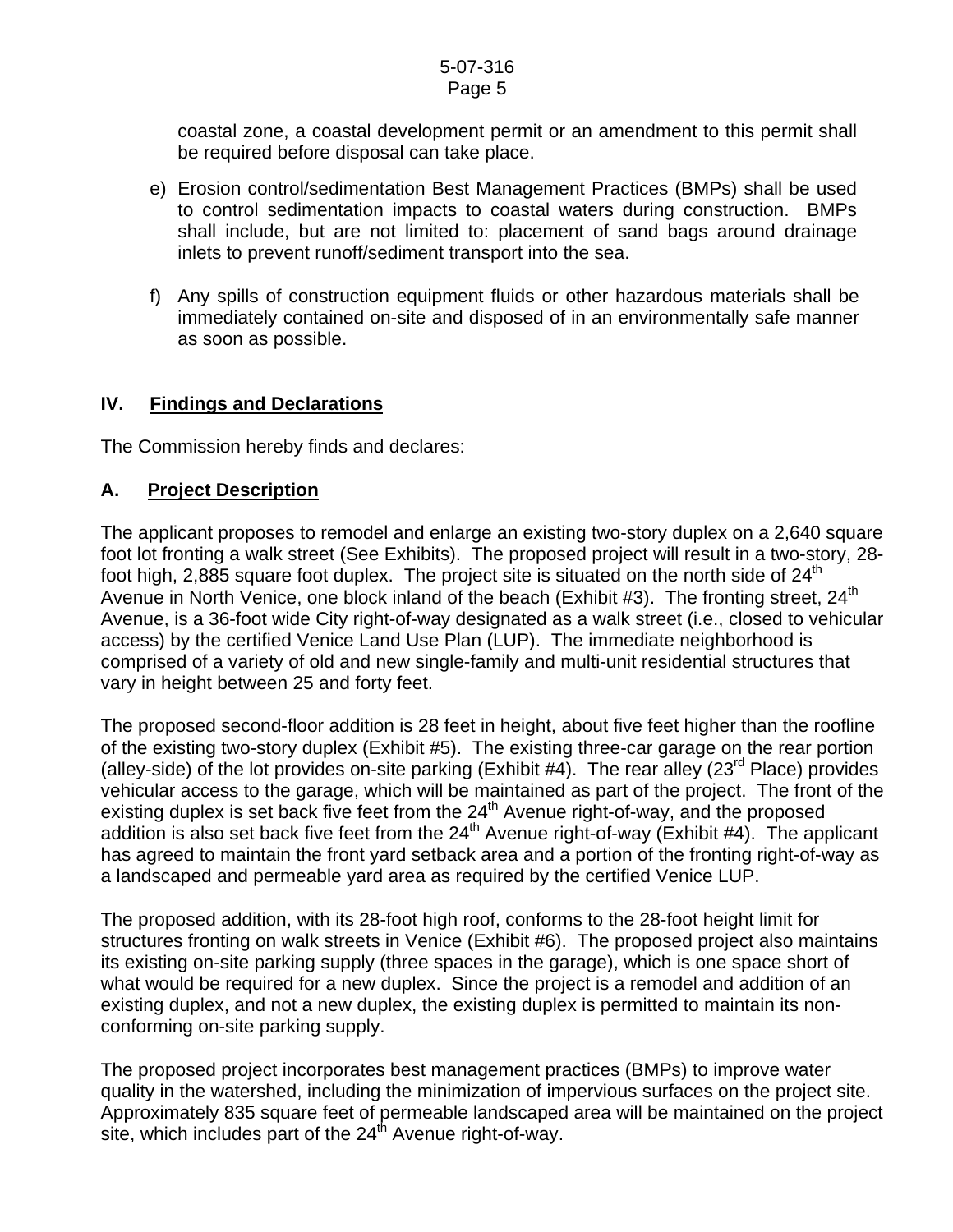The proposed project has been reviewed and approved by the City of Los Angeles Planning Department (Case No. ZA-2007-0102-ZAA) and is consistent with the RD1.5-1 zoning designation and the surrounding land uses. As conditioned, the proposed project is consistent with community character, and will have no negative effects on visual resources or coastal access. The proposed project, as conditioned, is consistent with the Chapter 3 policies of the Coastal Act, the policies of the certified Venice LUP, and previous Commission approvals, and approval of the project as conditioned would not prejudice the City's ability to prepare an LCP.

## **B. Public Access**

As conditioned, the proposed development will not have any new adverse impact on public access to the coast or to nearby recreational facilities. Thus, as conditioned, the proposed development conforms with Sections 30210 through 30214, Sections 30220 through 30224, and 30252 of the Coastal Act.

## **C. Public Recreation**

The proposed development, as conditioned, does not interfere with public recreational use of coastal resources. The proposed development, as conditioned, protects coastal areas suited for recreational activities. Therefore, the Commission finds that the proposed development, as conditioned, is in conformity with Sections 30210 through 30214 and Sections 30220 through 30223 of the Coastal Act regarding the promotion of public recreational opportunities.

## **D. Marine Resources and Water Quality**

The proposed work will be occurring in a location where there is a potential for a discharge of polluted runoff from the project site into coastal waters. The storage or placement of construction material, debris, or waste in a location where it could be carried into coastal waters would result in an adverse effect on the marine environment. To reduce the potential for construction and post-construction related impacts on water quality, the Commission imposes special conditions requiring, but not limited to, the appropriate storage and handling of construction equipment and materials to minimize the potential of pollutants to enter coastal waters and for the use of on-going best management practices following construction. As conditioned, the Commission finds that the development conforms with Sections 30230 and 30231 of the Coastal Act.

## **E. Development**

The development is located within an existing developed area and, as conditioned, will be compatible with the character and scale of the surrounding area, has been designed to assure structural integrity, and will avoid cumulative adverse impacts on public access. Therefore, the Commission finds that the development, as conditioned, conforms with Sections 30250, 30251, 30252, 30253 and the public access provisions of the Coastal Act.

## **F. Local Coastal Program**

Coastal Act section 30604(a) states that, prior to certification of a local coastal program ("LCP"), a coastal development permit can only be issued upon a finding that the proposed development is in conformity with Chapter 3 of the Act and that the permitted development will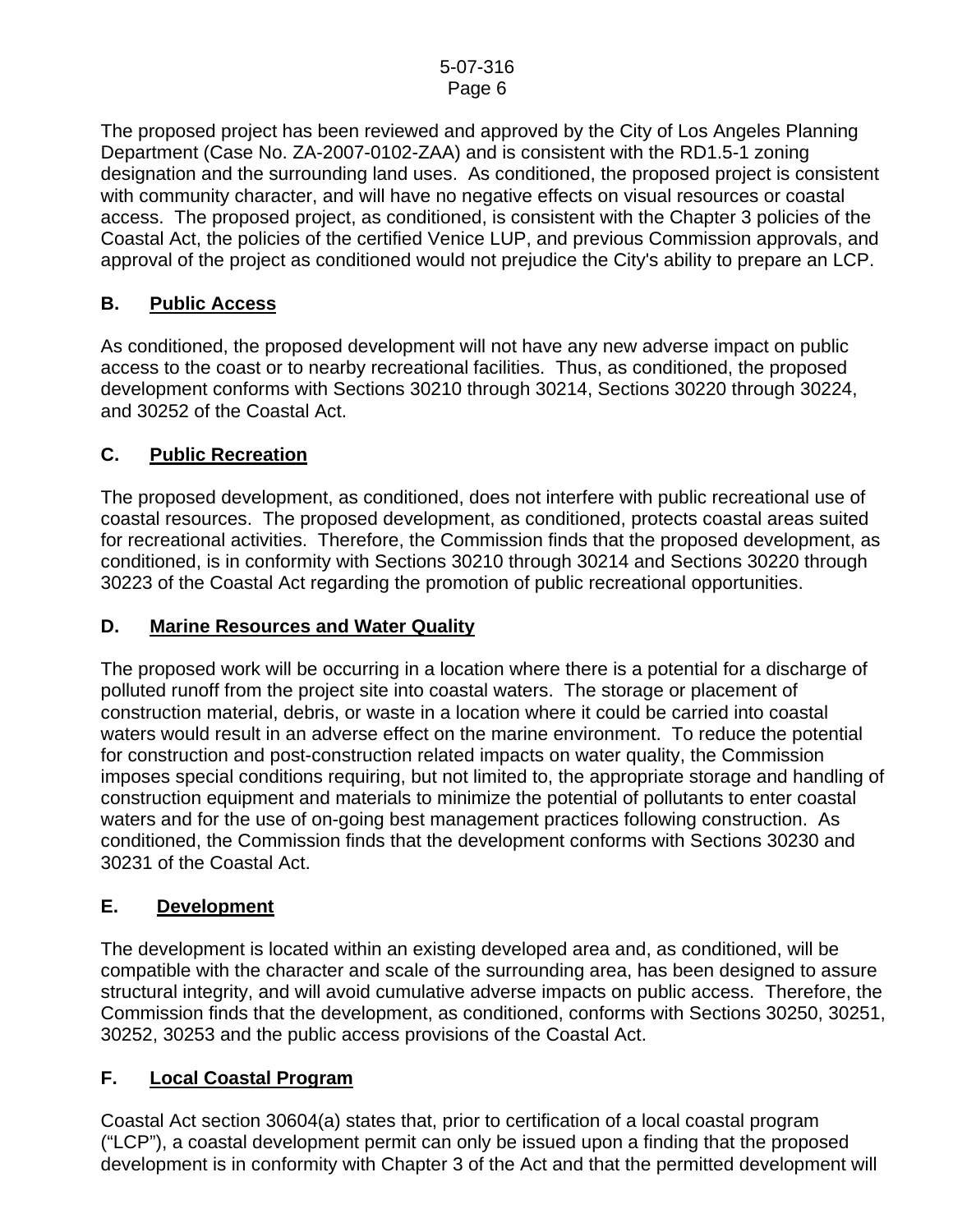not prejudice the ability of the local government to prepare an LCP that is in conformity with Chapter 3. The City of Los Angeles Land Use Plan (LUP) for Venice was effectively certified on June 14, 2001. As conditioned, the proposed development is consistent with Chapter 3 of the Coastal Act and with the certified Land Use Plan for the area. Approval of the project, as conditioned, will not prejudice the ability of the local government to prepare an LCP that is in conformity with the provisions of Chapter 3 of the Coastal Act.

## **G. California Environmental Quality Act (CEQA)**

As conditioned, there are no feasible alternatives or feasible mitigation measures available which would substantially lessen any significant adverse effect which the activity may have on the environment. Therefore, the Commission finds that the proposed project, as conditioned to mitigate the identified impacts, is the least environmentally damaging feasible alternative and can be found consistent with the requirements of the Coastal Act to conform to CEQA.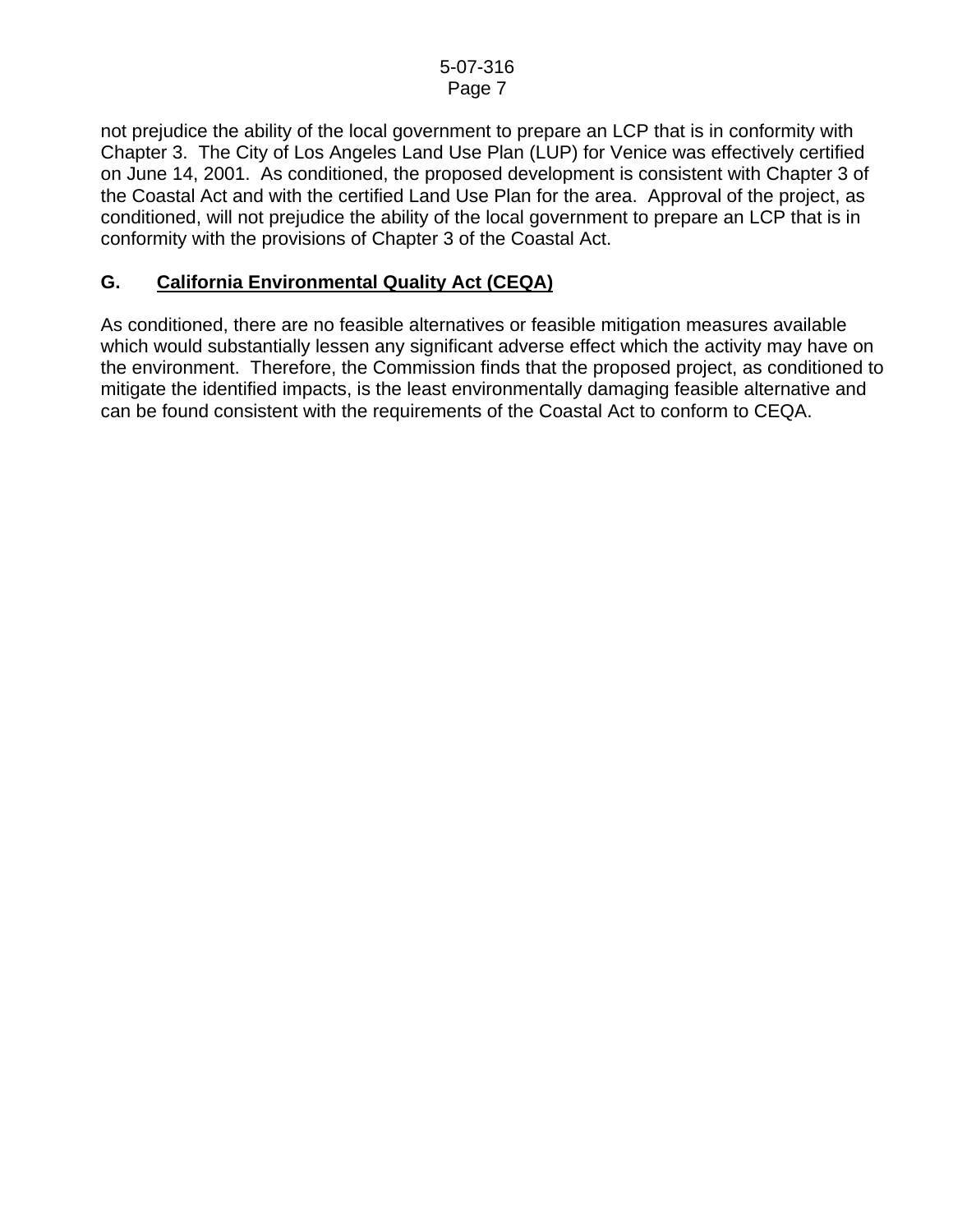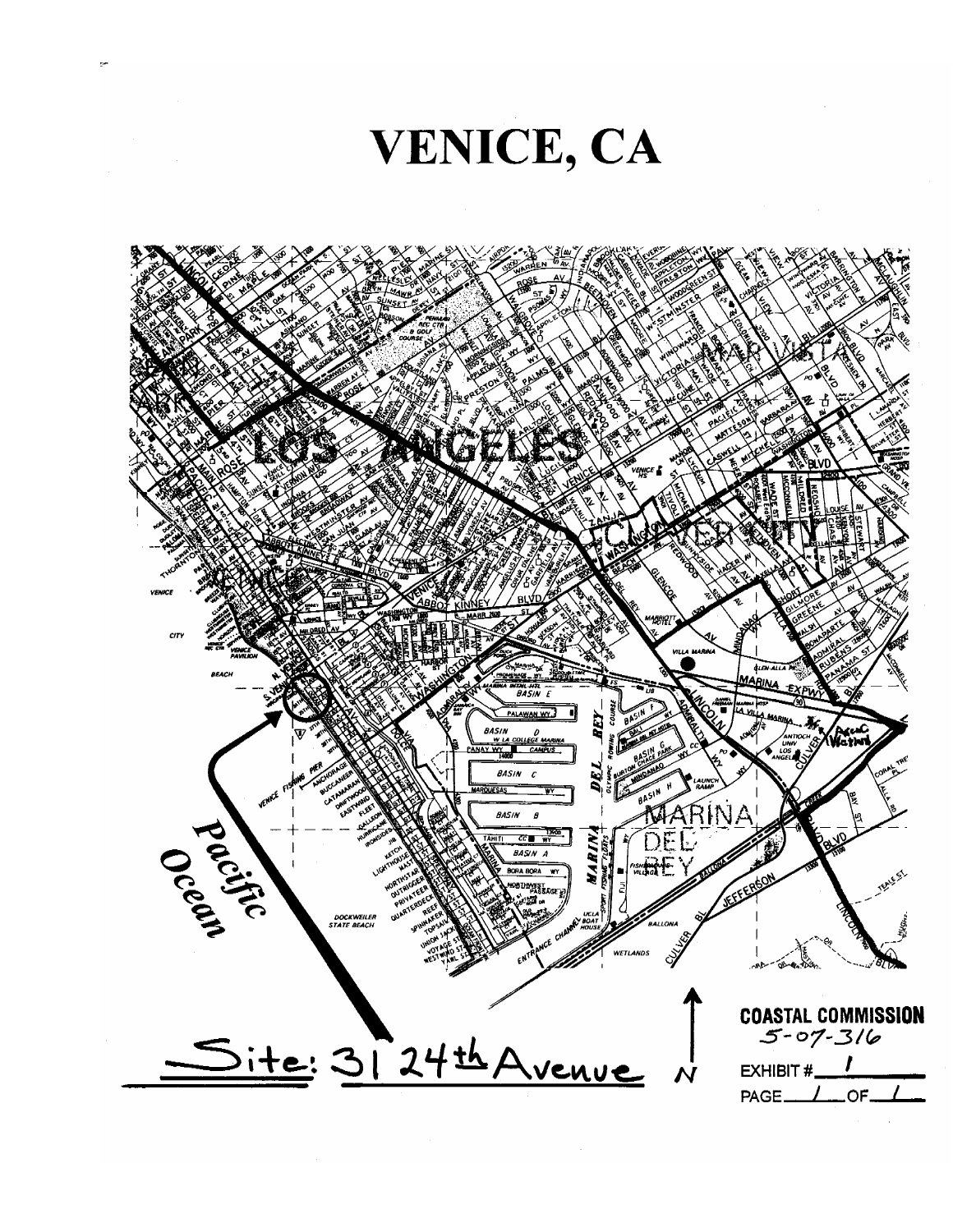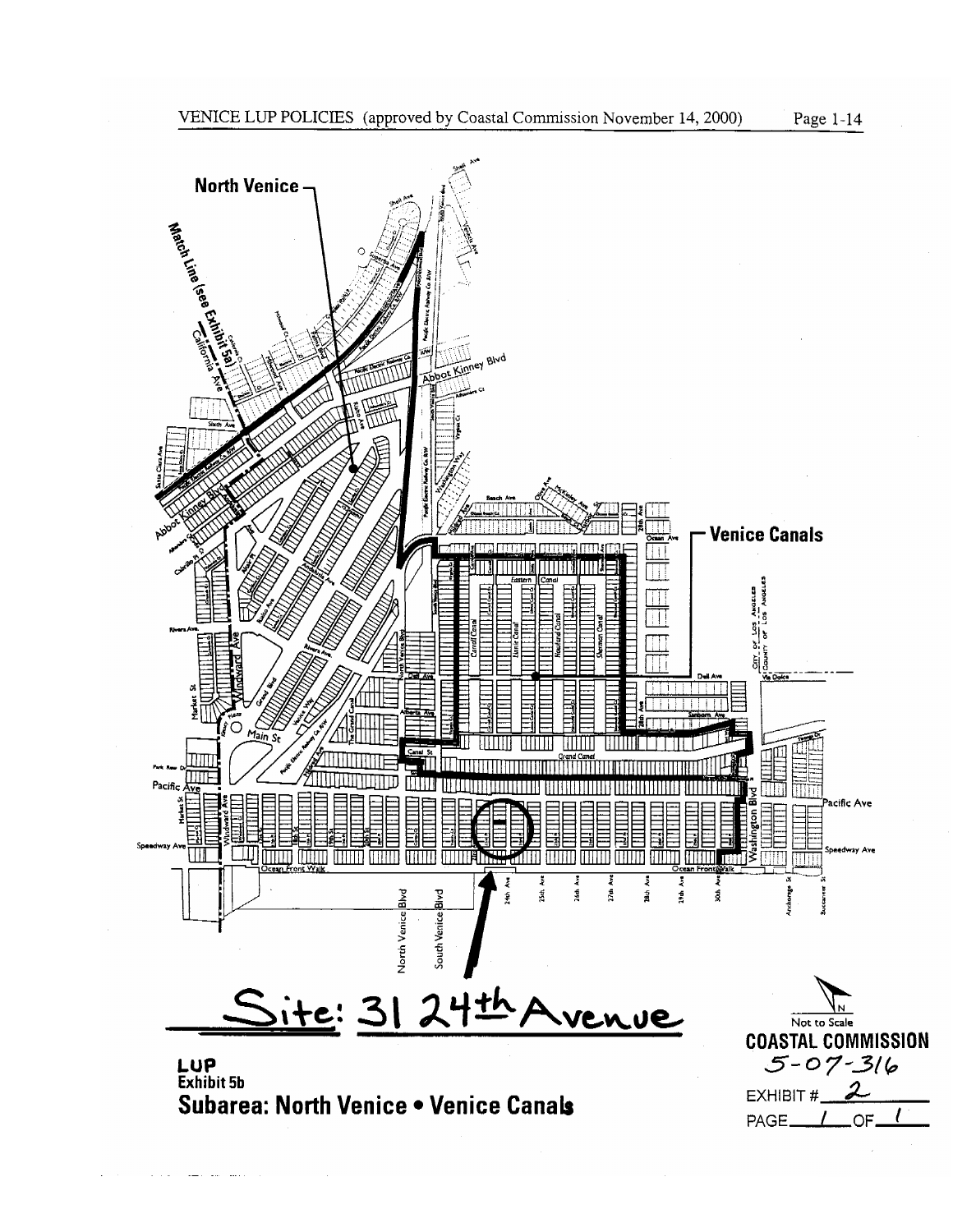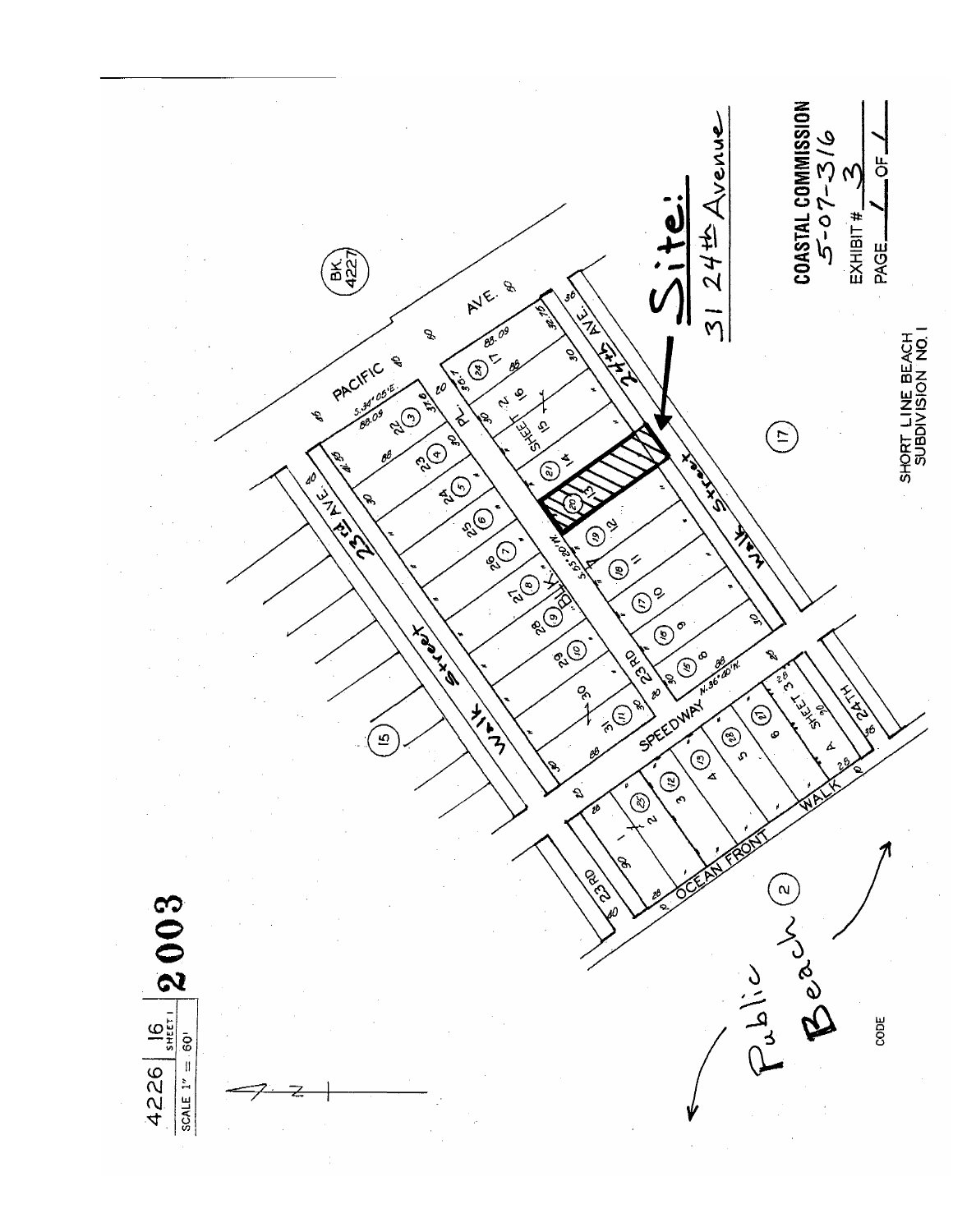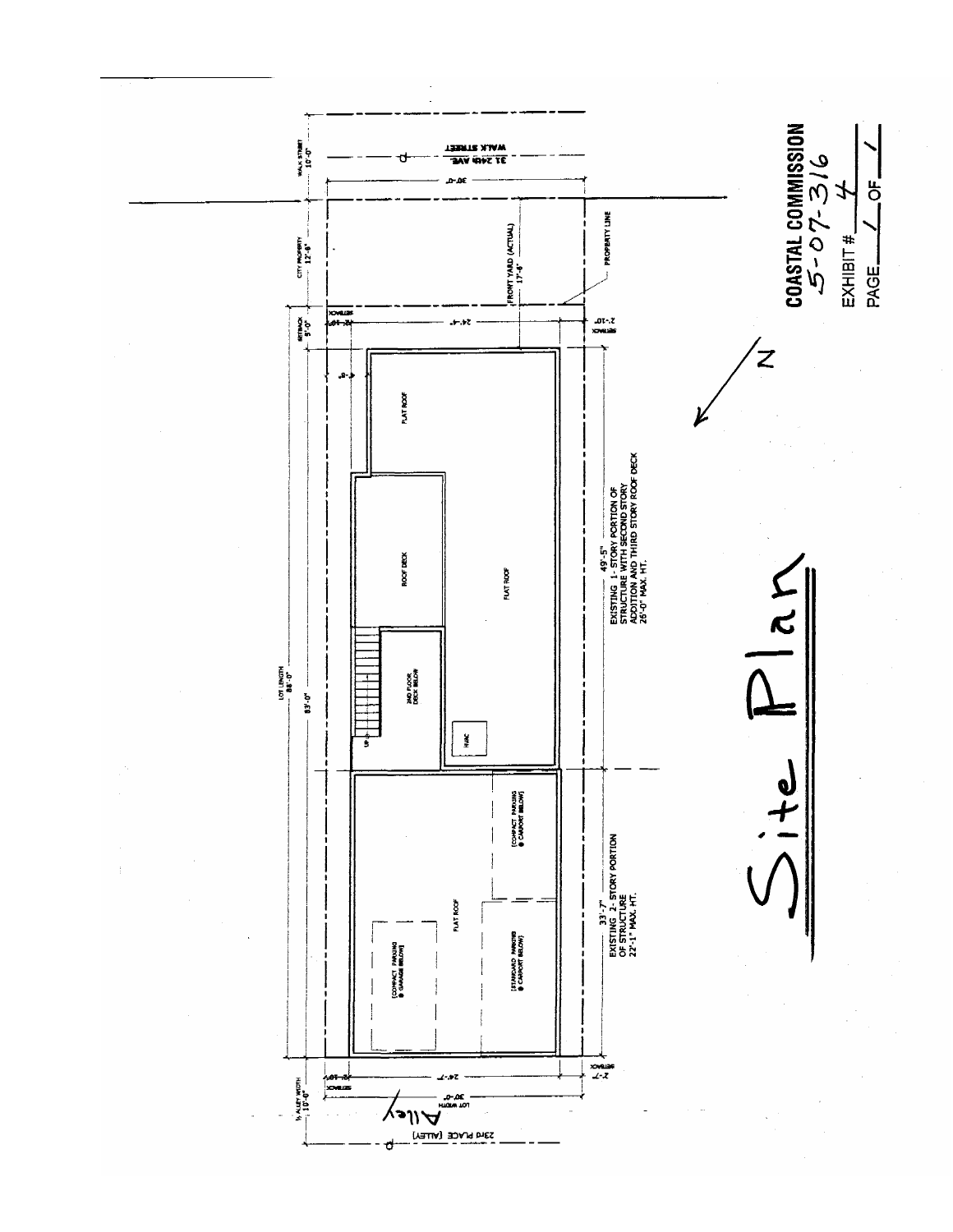